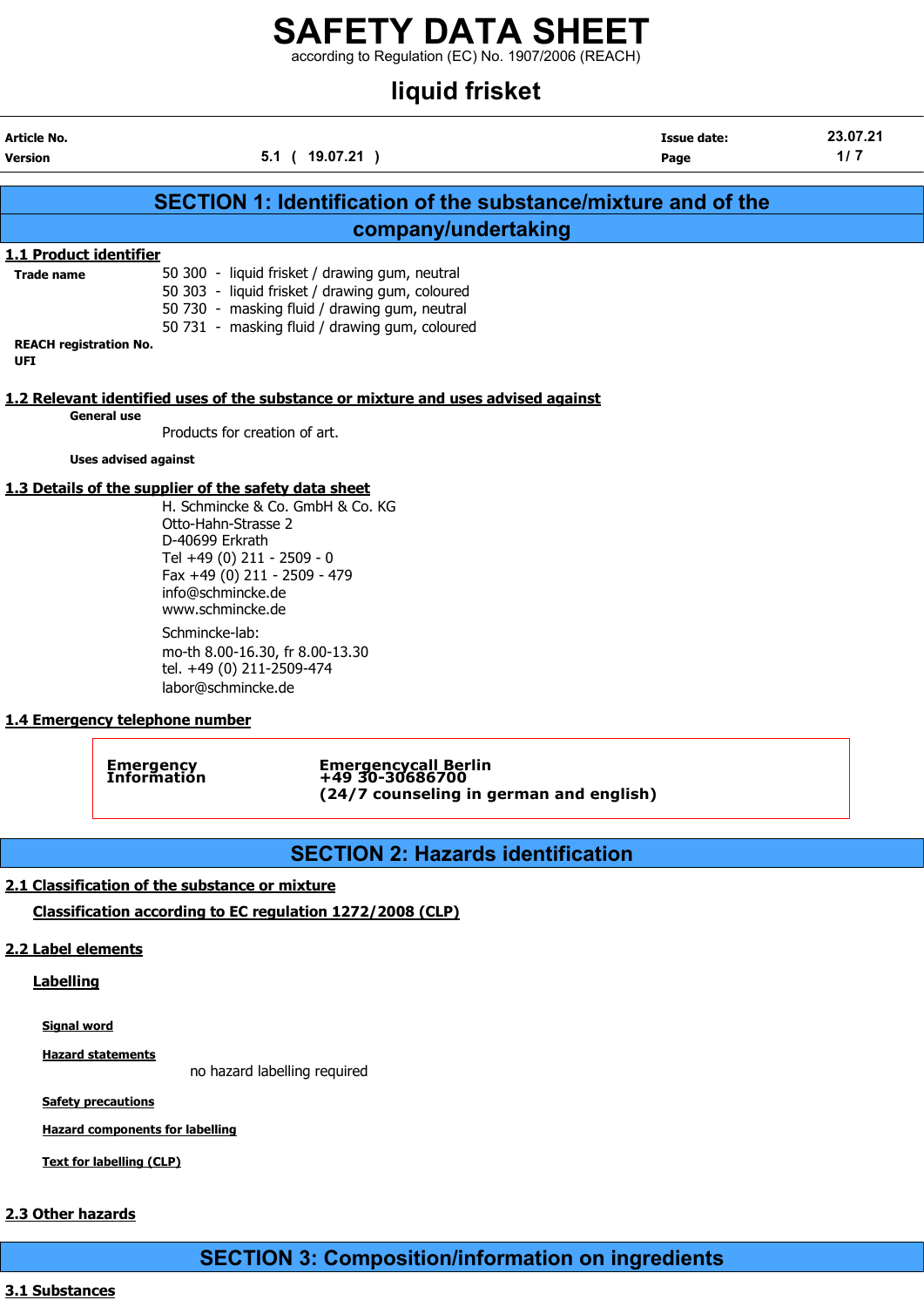according to Regulation (EC) No. 1907/2006 (REACH)

# liquid frisket

| Article No. |                | <b>Issue date:</b> | 23.07.21 |
|-------------|----------------|--------------------|----------|
| Version     | 5.1 ( 19.07.21 | Page               | 2/7      |

#### Chemical characterisation

watery Copolymer dispersion

CAS-Number EINECS / ELINCS / NLP EU index number Customs tariff number REACH registration No. RTECS-no. Hazchem-Code CI-Number

#### 3.2 Mixtures

#### Additional information

## SECTION 4: First aid measures

#### 4.1 Description of first aid measures

#### General information

If you feel unwell, seek medical advice (show the label where possible).

### In case of inhalation

Provide fresh air. Seek medical attention if problems persist.

#### In case of skin contact

Remove residues with soap and water. In case of skin irritation, consult a physician.

#### After eye contact

If product gets into the eye, keep eyelid open and rinse immediately with large quantities of water, for at least 10 - 15 minutes. Seek medical attention if irritation persists.

#### After swallowing

Rinse mouth with water. Seek medical treatment in case of troubles.

#### 4.2 Most important symptoms and effects, both acute and delayed

#### 4.3 Indication of any immediate medical attention and special treatment needed

# SECTION 5: Firefighting measures

#### 5.1 Extinguishing media

Suitable extinguishing media

Co-ordinate fire-fighting measures to the fire surroundings.

Extinguishing media which must not be used for safety reasons

strong water jet

#### 5.2 Special hazards arising from the substance or mixture

In case of fire may be liberated: Carbon monoxide and carbon dioxide

#### 5.3 Advice for firefighters

## Special protective equipment for firefighters

Use appropriate respiratory protection.

Additional information

# SECTION 6: Accidental release measures

#### 6.1 Personal precautions, protective equipment and emergency procedures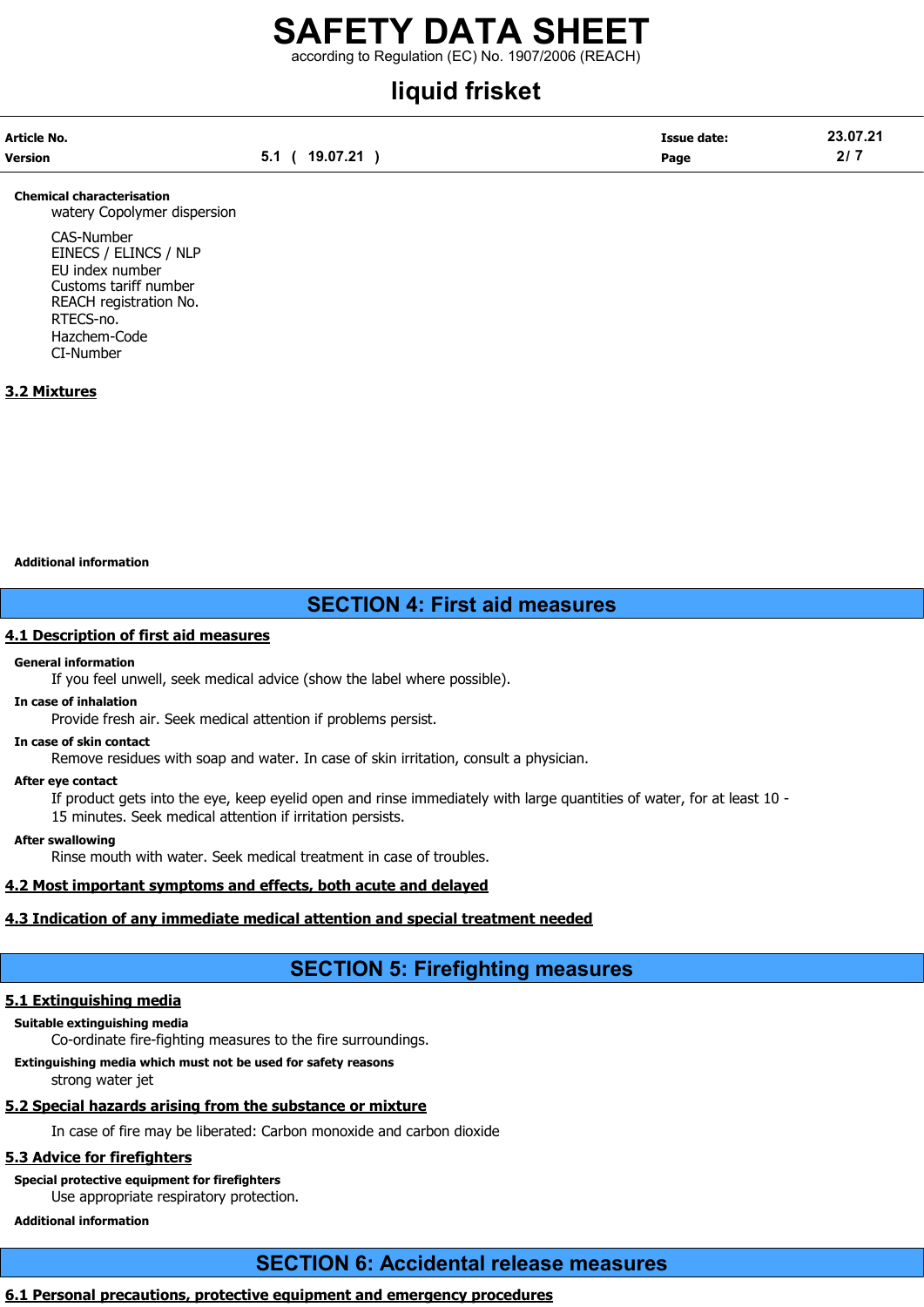according to Regulation (EC) No. 1907/2006 (REACH)

# liquid frisket

| Article No. |                        | <b>Issue date:</b> | 23.07.21 |
|-------------|------------------------|--------------------|----------|
| Version     | 19.07.21<br>-51<br>J.I | Page               | 3/7      |

Avoid contact with skin, eyes, and clothing.

#### 6.2 environmental precautions

Discharge into the environment must be avoided.

6.3 Methods and material for containment and cleaning up

Methods for cleaning up

Collect spilled material using paper towels and dispose.

Additional information

#### 6.4 Reference to other sections

Dispose of waste according to applicable legislation.

## SECTION 7: Handling and storage

#### 7.1 Precautions for safe handling

#### Advices on safe handling

Handle in accordance with good industrial hygiene and safety practice.

Precautions against fire and explosion No special measures are required.

#### 7.2 Conditions for safe storage, including any incompatibilities

#### Requirements for storerooms and containers

Hints on joint storage Storage class Further details Protect from frost and exposure to sun.

#### 7.3 Specific end use(s)

## SECTION 8: Exposure controls/personal protection

#### 8.1 Control parameters

#### 8.2 Exposure controls

#### Occupational exposure controls

#### Respiratory protection

With correct and proper use, and under normal conditions, breathing protection is not required.

#### Hand protection

Protect skin by using skin protective cream.

Eye protection

Goggles

Body protection

Wear suitable protective clothing.

General protection and hygiene measures Handle in accordance with good industrial hygiene and safety practice. Wash hands thoroughly after handling.

# SECTION 9: Physical and chemical properties

## 9.1 information on basic physical and chemical properties

| <b>Form</b>  | liauid              |
|--------------|---------------------|
| Colour       | white or light blue |
| <b>Odour</b> | sweetish            |

min max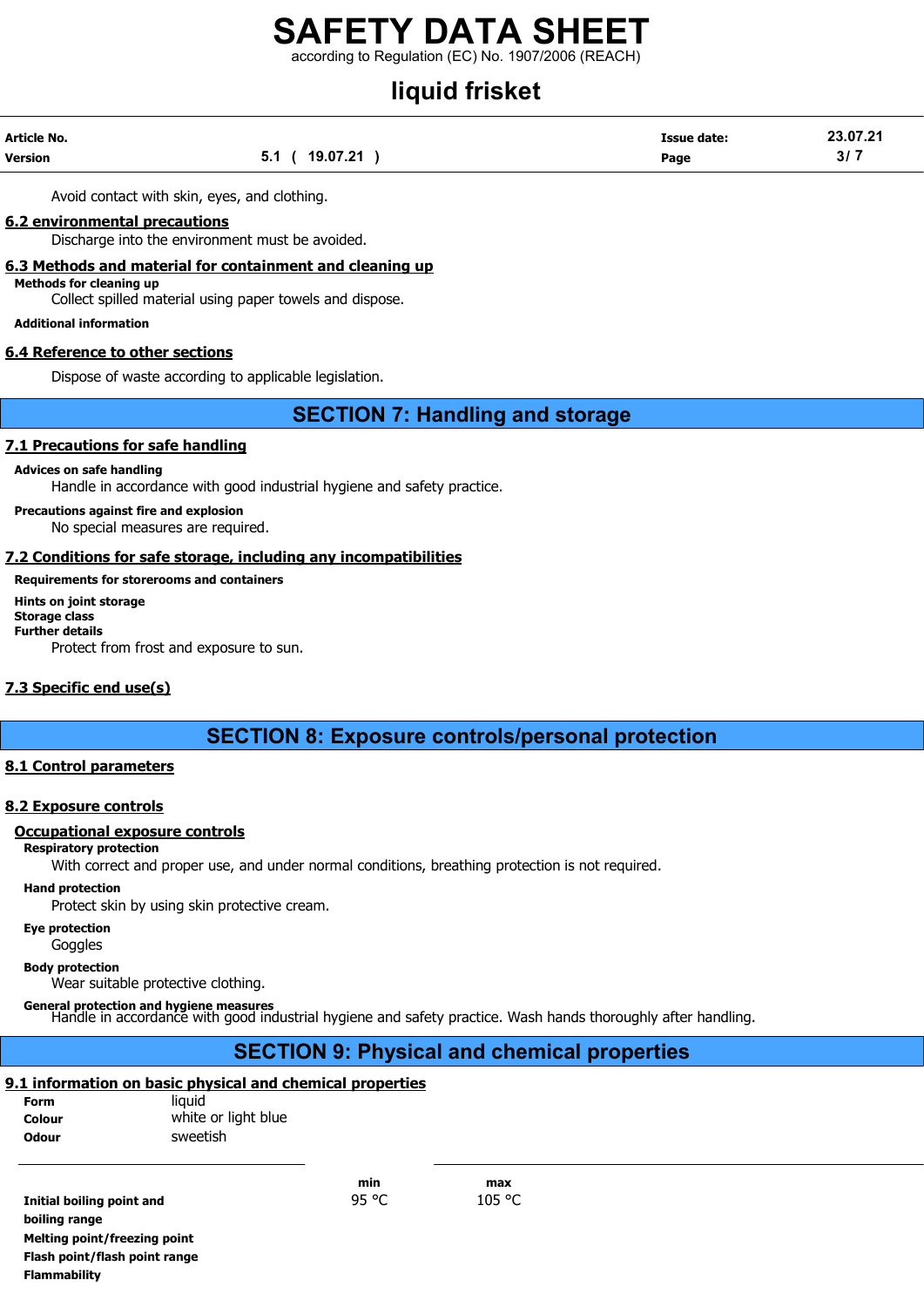# SAFETY DATA SHEET according to Regulation (EC) No. 1907/2006 (REACH)

# liquid frisket

| Article No.<br><b>Version</b>                                                                                                                                              | $5.1$ (<br>19.07.21) |                 |       | <b>Issue date:</b><br>Page | 23.07.21<br>4/7 |
|----------------------------------------------------------------------------------------------------------------------------------------------------------------------------|----------------------|-----------------|-------|----------------------------|-----------------|
| <b>Ignition temperature</b><br><b>Auto-ignition temperature</b><br><b>Explosion limits</b><br><b>Refraction index</b><br><b>PH</b><br><b>Viscosity</b><br><b>Viscosity</b> | 10<br>1000           | 11<br>1200 mPas | 20 °C |                            |                 |
| Vapour pressure<br><b>Density</b><br>Partition coefficient: n-octanol/water                                                                                                |                      | $0,96$ g/ml     | 20 °C |                            |                 |

Danger of explosion

#### 9.2 Other information

## SECTION 10: Stability and reactivity

#### 10.1 Reactivity

Product is stable under normal storage conditions.

#### 10.2 Chemical stability

#### 10.3 Possibility of hazardous reactions

### 10.4 Conditions to avoid

Protect from frost and exposure to sun.

#### 10.5 Incompatible materials

strong oxidizing agents

#### 10.6 Hazardous decomposition products

Hazardous vapours may form during fires.

SECTION 11: Toxicological information

#### 11.1 Information on toxicological effects

Acute toxicity No data available In case of inhalation No data available After swallowing No data available In case of skin contact No data available After eye contact No data available

#### Practical experience

#### General remarks

## SECTION 12: Ecological information

#### 12.1 Toxicity

| <b>Aquatic toxicity</b>    |   |
|----------------------------|---|
| No data available          |   |
| <b>Water Hazard Class</b>  | 1 |
| WGK catalog number         |   |
| <b>General information</b> |   |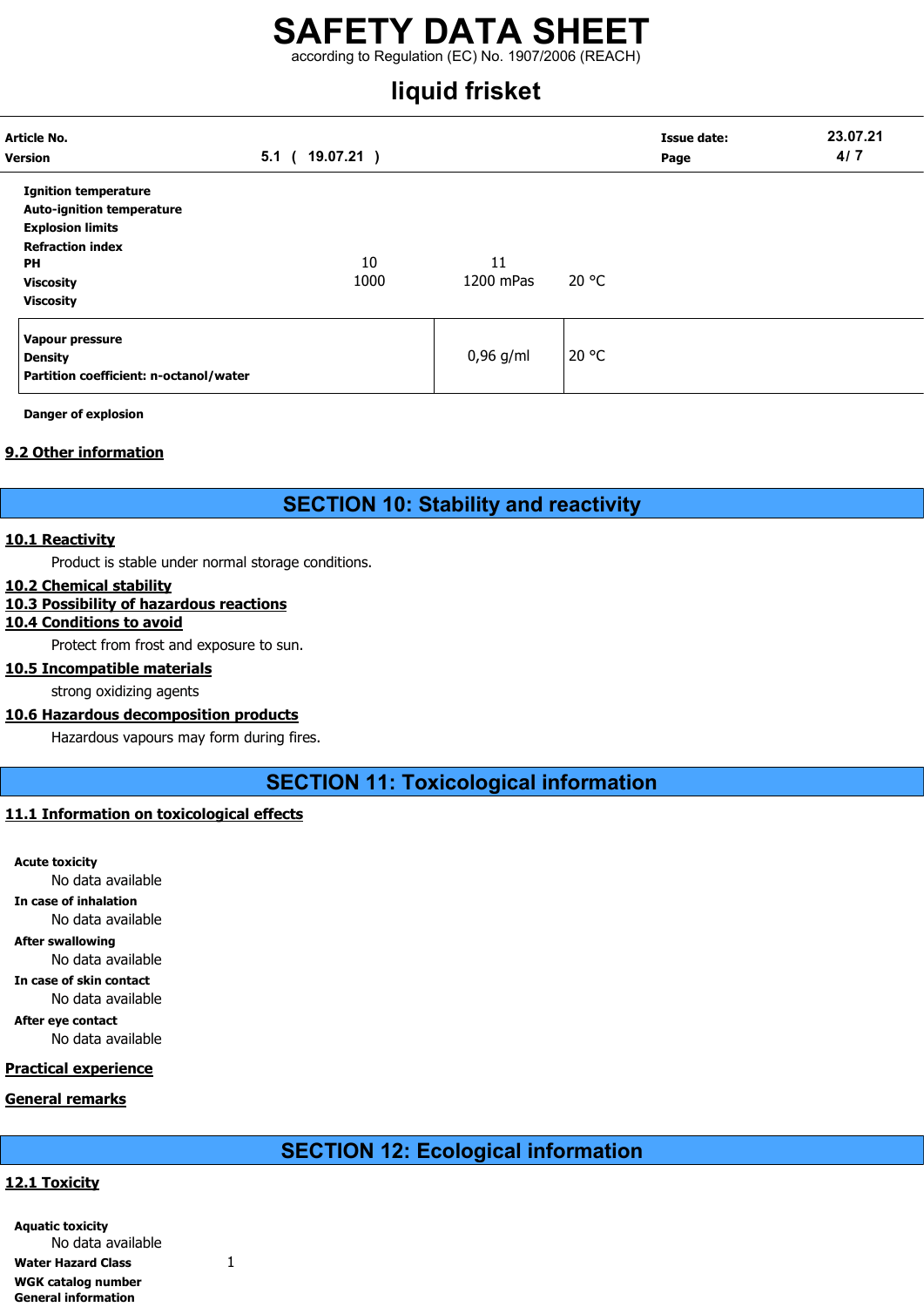according to Regulation (EC) No. 1907/2006 (REACH)

# liquid frisket

| Article No. |                | <b>Issue date:</b> | 23.07.21 |
|-------------|----------------|--------------------|----------|
| Version     | 5.1 ( 19.07.21 | Page               | 5/7      |

#### 12.2 Persistence and degradability

Further details Product is partially biodegradable. Oxygen demand

#### 12.3 Bioaccumulative potential

Bioconcentration factor (BCF) Partition coefficient: n-octanol/water

#### 12.4 Mobility in soil

No data available

#### 12.5 Results of PBT and vPvB assessment

No data available

#### 12.6 Other adverse effects

General information

SECTION 13: Disposal considerations

#### 13.1 Waste treatment methods

#### **Product**

Waste key number

080111 waste paint and varnish other than those mentioned in 08 01 11 Recommendation

#### Package

Waste key number

Recommendation

Non-contaminated packages may be recycled. Handle contaminated packages in the same way as the substance itself.

#### Additional information

SECTION 14: Transport information

#### 14.1 UN number

#### 14.2 UN proper shipping name

ADR, ADN No dangerous good in sense of these transport regulations. IMDG, IATA

Danger releasing substance

#### 14.3 Transport hazard class(es)

ADR, ADN IMDG IATA

#### 14.4 Packing group

#### 14.5 Environmental hazards

Marine Pollutant - IMDG Marine Pollutant - ADN

#### 14.6 Special precautions for user

Land transport (ADR/RID) Code: ADR/RID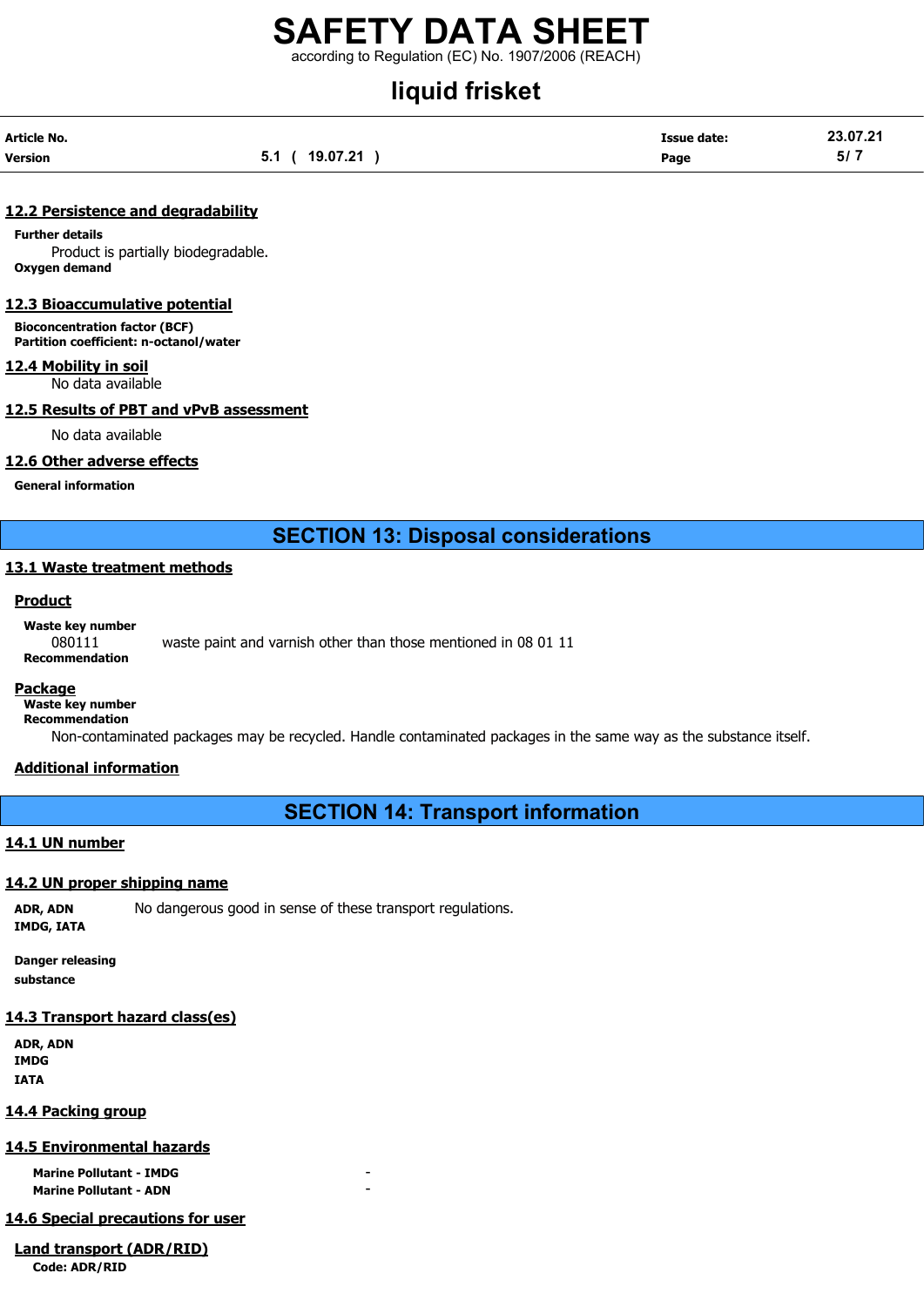# SAFETY DATA SHEET according to Regulation (EC) No. 1907/2006 (REACH)

# liquid frisket

| Article No. |                | <b>Issue date:</b> | 23.07.21 |
|-------------|----------------|--------------------|----------|
| Version     | 5.1 ( 19.07.21 | Page               | 6/7      |

Kemmler-number Hazard label ADR Limited quantities Package: Instructions Package: Special provisions Special provisions for packing together Portable tanks: Instructions Portable tanks: Special provisions Tank coding Tunnel restriction Remarks EQ Special provisions

#### Sea transport (IMDG)

EmS Special provisions Limited quantities Package: Instructions Package: Special provisions IBC: Instructions IBC: Provisions Tank instructions IMO Tank instructions UN Tank instructions Special provisions Stowage and segregation Properties and observations Remarks EQ

#### Air transport (IATA-DGR)

Hazard Passenger Passenger LQ Cargo ERG Remarks EQ Special Provisioning

#### 14.7 Transport in bulk according to Annex II of MARPOL 73/78 and the IBC Code

No data available

# SECTION 15: Regulatory information

#### 15.1 Safety, health and environmental regulations/legislation specific for the substance or mixture

#### National regulations

#### Europe

Contents of VOC [%] Contents of VOC [g/L] Further regulations, limitations and legal requirements

#### **Germany**

Storage class Water Hazard Class 1 WGK catalog number Incident regulation